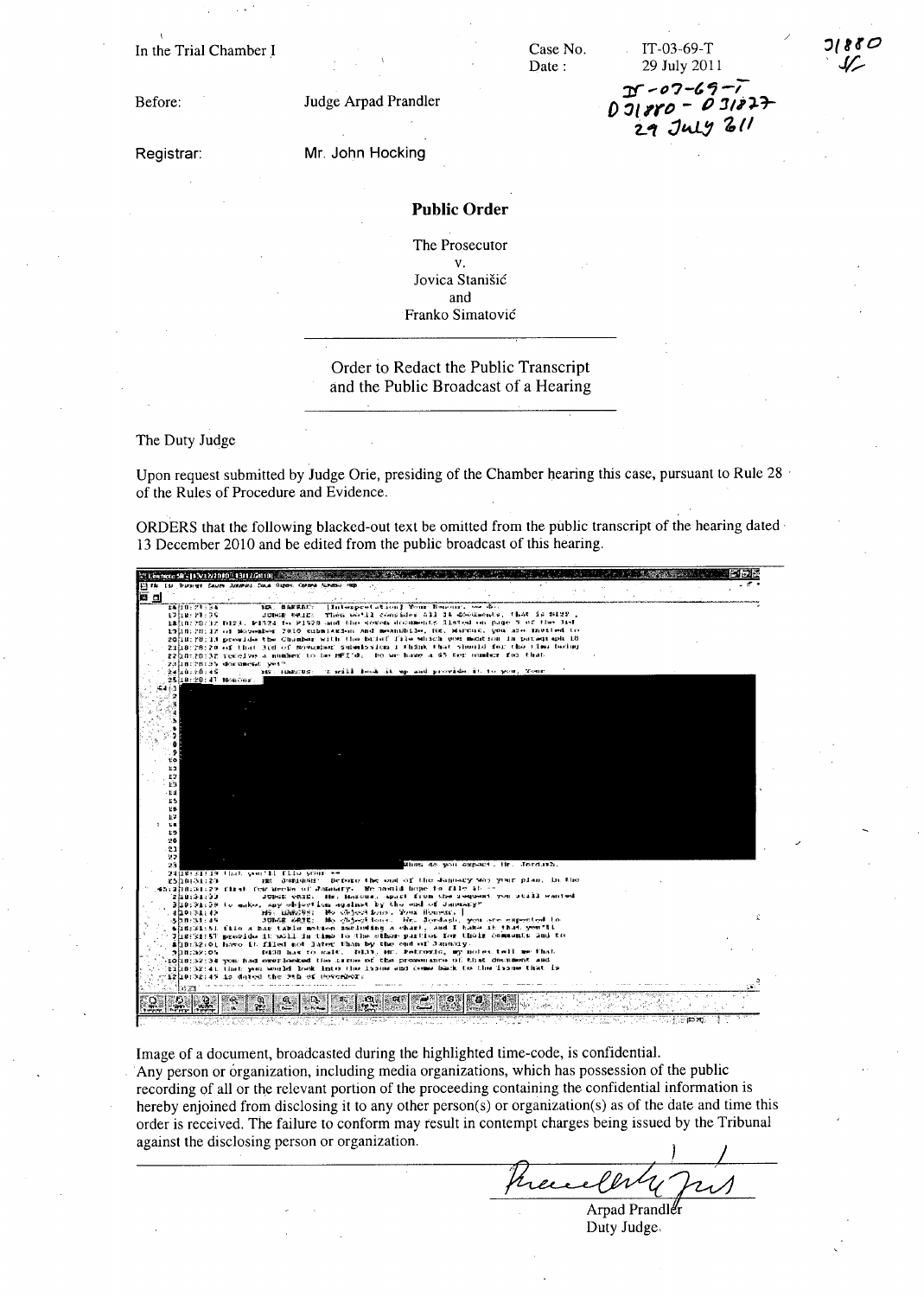#### · In the Trial Chamber I

# Case No. Date:

IT-03-69-T 29 July 2011

Before:

Registrar:

## Mr. John Hocking

Judge Arpad Prandler

### **Public Order**

The Prosecutor v. Jovica Stanisic and Franko Simatovic

### Order to Redact the Public Transcript and the Public Broadcast of a Hearing

#### The Duty Judge

/

Upon request submitted by Judge Orie, presiding of the Chamber hearing this case, pursuant to Rule 28 of the Rules of Procedure and Evidence.

ORDERS that the following blacked-out text be omitted from the public transcript of the hearing dated 13 December 2010 and be edited from the public broadcast of this hearing.



1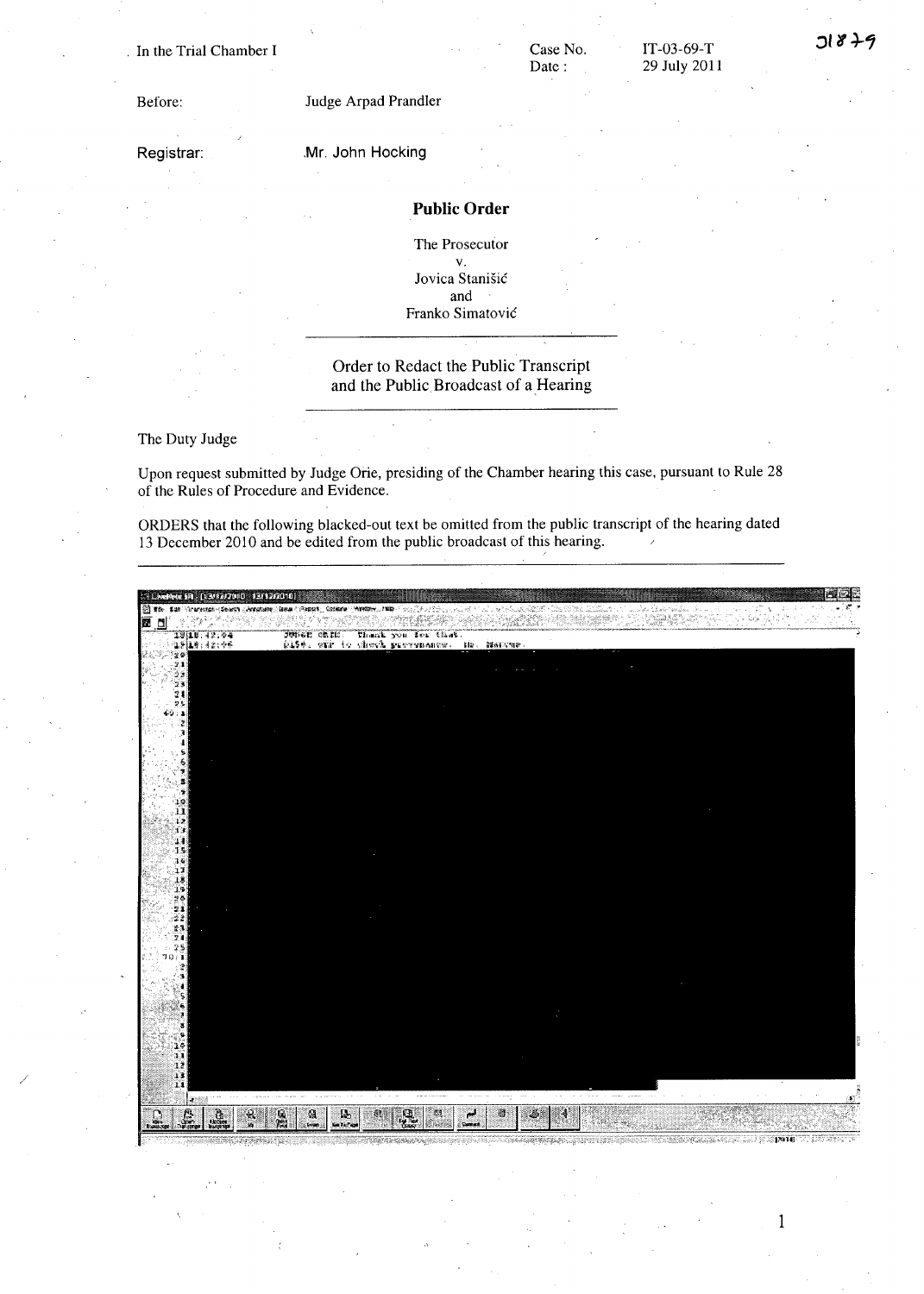i.

**MGLI** es paraso en Page ( Harry Model Off ñ  $\hat{\mathbf{r}}$ 1. 注意は100mm (1) Jź  $\mathbf{R}^{\bar{x}}$  $\blacksquare$ P  $\mathbb{R}$  $\overline{a}$  $\overline{\mathbb{R}}$  $R_{2} = 22.18$  $\frac{1}{2}$  $\mathbf{z}$  $\mathbb{R}$ **READ SE**  $\begin{pmatrix} \frac{\partial \mathbf{u}}{\partial \mathbf{u}} & \frac{\partial \mathbf{u}}{\partial \mathbf{u}} & \frac{\partial \mathbf{u}}{\partial \mathbf{u}} \end{pmatrix} = \begin{pmatrix} \frac{\partial \mathbf{u}}{\partial \mathbf{u}} & \frac{\partial \mathbf{u}}{\partial \mathbf{u}} & \frac{\partial \mathbf{u}}{\partial \mathbf{u}} \end{pmatrix}$  $\overline{\bf n}$ œ

2

rt met 1